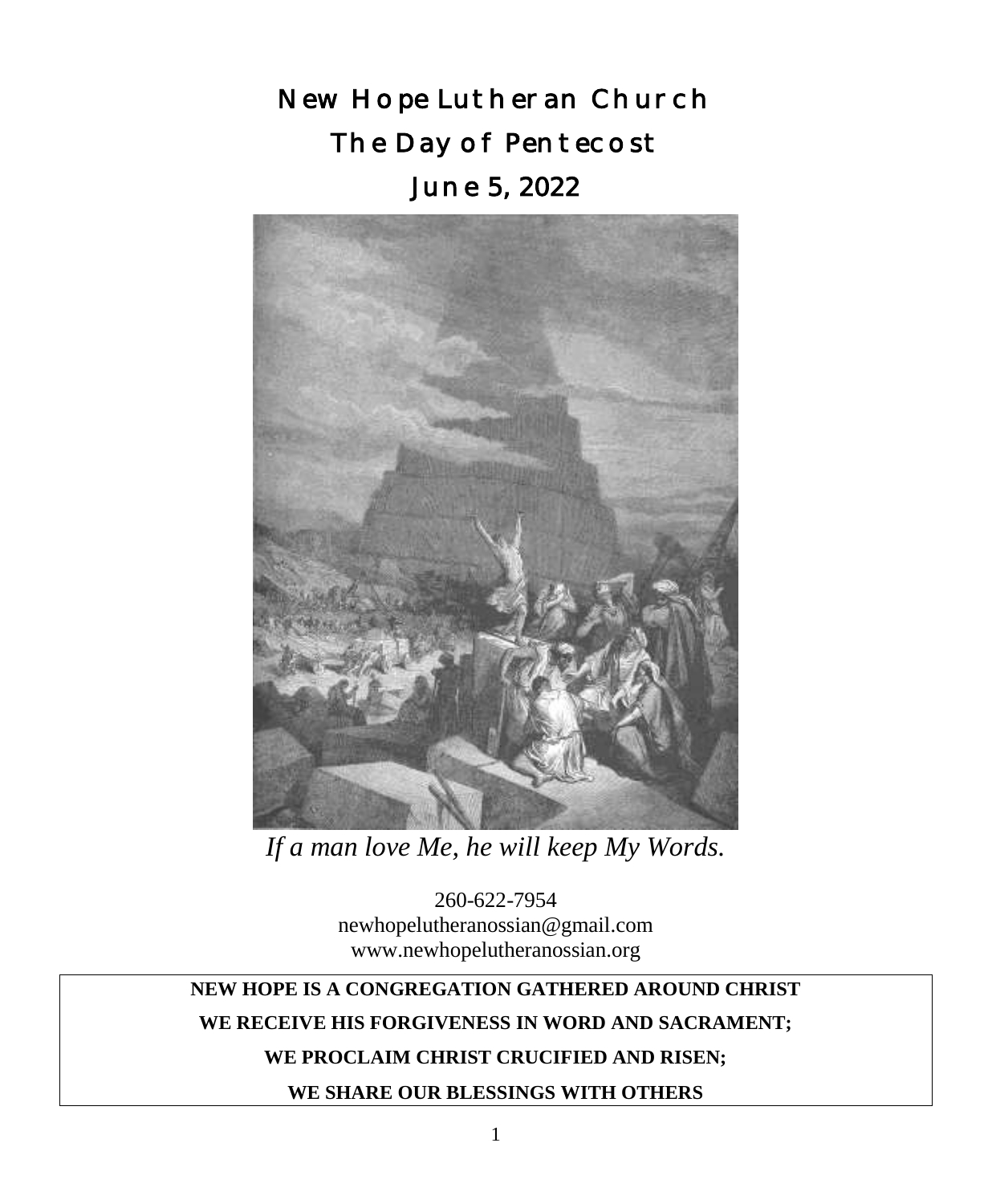# Confession and Absolution

*When you are invited to rise at the opening of the service, please stand and face the processional cross at the double doors. As the processional cross passes, you are invited to bow (but you do not have to do so) as a reminder 1.) of Christ's humiliation and death for us and 2.) of the fact that "at the name of Jesus every knee should bow in heaven and on earth and under the earth, and every tongue confess that Jesus Christ is Lord, to the glory of God the Father" (Philippians 2:10b-11, ESV). The fact that this processional opens our service is a reminder of the centrality of Christ's death for all Christian worship and preaching ("For I decided to know nothing among you except Jesus Christ and Him crucified"- 1 Cor. 2:2, ESV).\**

# **Hymn of Invocation: 913 O Holy Spirit, Enter In**

*The sign of the cross may be made by all in remembrance of their Baptism.*

- **P** In the name of the Father and of the  $\pm$  Son and of the Holy Spirit.
- C **Amen.**
- $\mathbb{P}$  Beloved in the Lord! Let us draw near with a true heart and confess our sins unto God our Father, beseeching Him in the name of our Lord Jesus Christ to grant us forgiveness.
- $\boxed{\mathbf{P}}$  Our help is in the name of the Lord,
- C **who made heaven and earth.**
- P I said, I will confess my transgressions unto the Lord,
- C **and You forgave the iniquity of my sin.**

*Silence for reflection on God's Word and for self-examination.*

- P O almighty God, merciful Father,
- C **I, a poor, miserable sinner, confess unto You all my sins and iniquities with which I have ever offended You and justly deserved Your temporal and eternal punishment. But I am heartily sorry for them and sincerely repent of them, and I pray You of Your boundless mercy and for the sake of the holy, innocent, bitter sufferings and death of Your beloved Son, Jesus Christ, to be gracious and merciful to me, a poor, sinful being.**
- $\mathbb{P}$  Upon this your confession, I, by virtue of my office, as a called and ordained servant of the Word, announce the grace of God unto all of you, and in the stead and by the command of my Lord Jesus Christ I forgive you all your sins in the name of the Father and of the  $\pm$ Son and of the Holy Spirit.
- C **Amen.**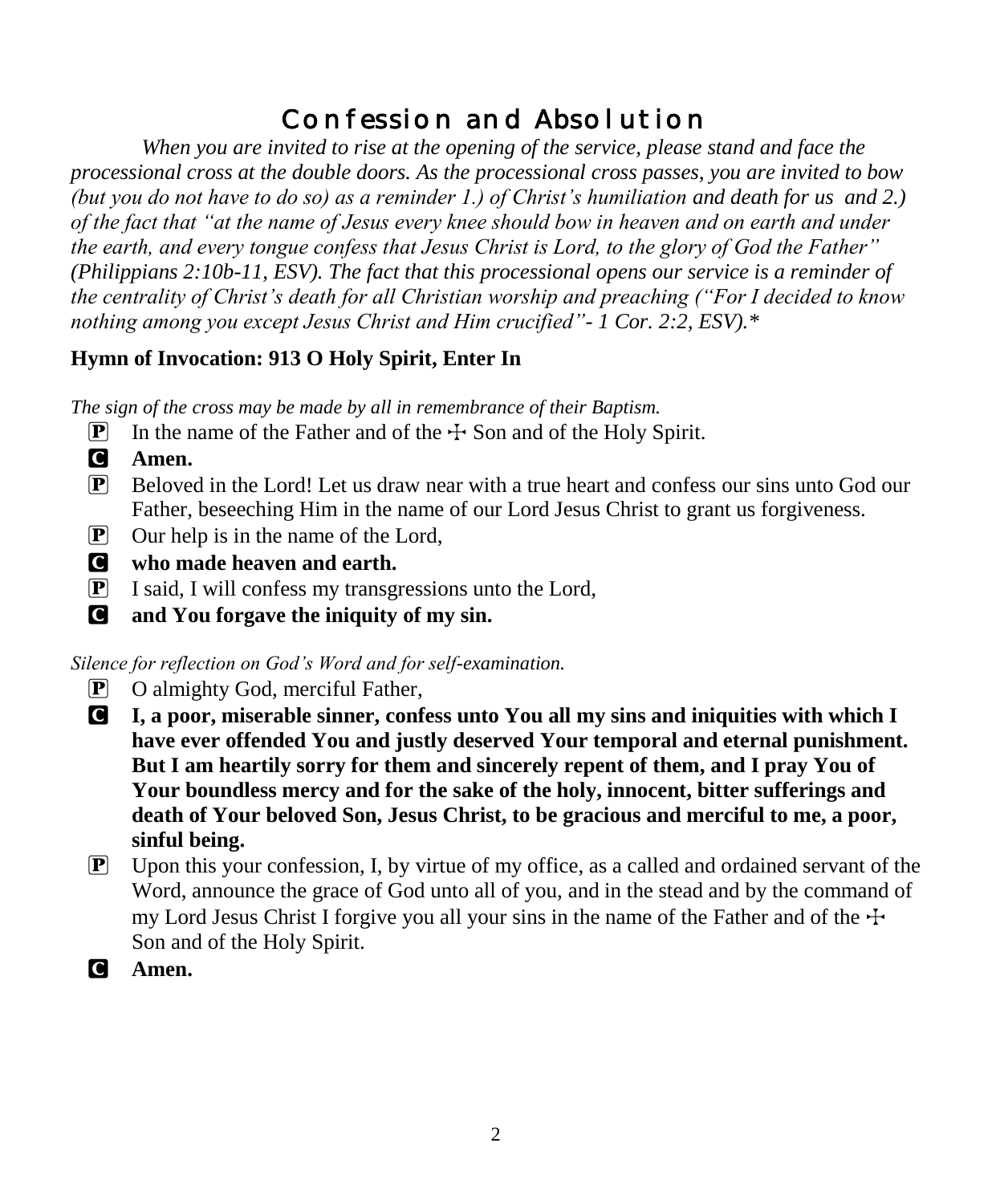# Service of the Word

**Introit** *(Congregation sings text in bold.) Psalm 68:1, 4a, c, 11a, 33b, 35a; antiphon: Liturgical Text; Psalm 68:3* i.

| ÷                                                      |                                                                               |                |
|--------------------------------------------------------|-------------------------------------------------------------------------------|----------------|
|                                                        |                                                                               |                |
| The Spirit of the Lord fills the world. Alle-   luia.* |                                                                               |                |
| The righteous   shall be glad.                         |                                                                               |                |
| They shall exult be-   fore God;*                      |                                                                               |                |
| they shall be jubilant with joy! Alle-   luia.         |                                                                               |                |
| God shall arise, his enemies shall be   scattered;*    |                                                                               |                |
| and those who hate him shall flee be-   fore him!      |                                                                               |                |
| Sing to God, sing praises   to his name;*              |                                                                               |                |
| exult be-   fore him!                                  |                                                                               |                |
| The Lord $\vert$ gives the word;*                      |                                                                               |                |
| behold, he sends out his voice, his   mighty voice.    |                                                                               |                |
| Awesome is God from his sanctu-   ary;*                |                                                                               |                |
|                                                        | the God of Israel—he is the one who gives power and strength to his   people. |                |
| Glory be to the Father and $ $ to the Son*             |                                                                               |                |
| and to the Holy   Spirit;                              |                                                                               |                |
| as it was in the be- $ $ ginning,*                     |                                                                               |                |
| is now, and will be forever.   Amen.                   |                                                                               |                |
| The Spirit of the Lord fills the world. Alle-   luia.* |                                                                               |                |
| The righteous   shall be glad.                         |                                                                               |                |
| They shall exult be-   fore God;*                      |                                                                               |                |
| they shall be jubilant with joy! Alle-   luia.         |                                                                               |                |
| Kyrie                                                  |                                                                               | LSB 186        |
| O<br>Lord, have mercy upon us.                         |                                                                               |                |
| Christ, have mercy upon us.                            |                                                                               |                |
| Lord, have mercy upon us.                              |                                                                               |                |
|                                                        |                                                                               |                |
| <b>Gloria in Excelsis</b>                              |                                                                               | <b>LSB 187</b> |
| $\mathbf{P}$<br>Glory be to God on high:               |                                                                               |                |
| C<br>and on earth peace, goodwill toward men.          |                                                                               |                |
|                                                        | We praise Thee, we bless Thee, we worship Thee,                               |                |
|                                                        | we glorify Thee, we give thanks to Thee, for Thy great glory.                 |                |
|                                                        | O Lord God, heav'nly King, God the Father Almighty.                           |                |
|                                                        | O Lord, the only-begotten Son, Jesus Christ;                                  |                |
|                                                        | O Lord God, Lamb of God, Son of the Father,                                   |                |
|                                                        | that takest away the sin of the world, have mercy upon us.                    |                |
|                                                        | Thou that takest away the sin of the world, receive our prayer.               |                |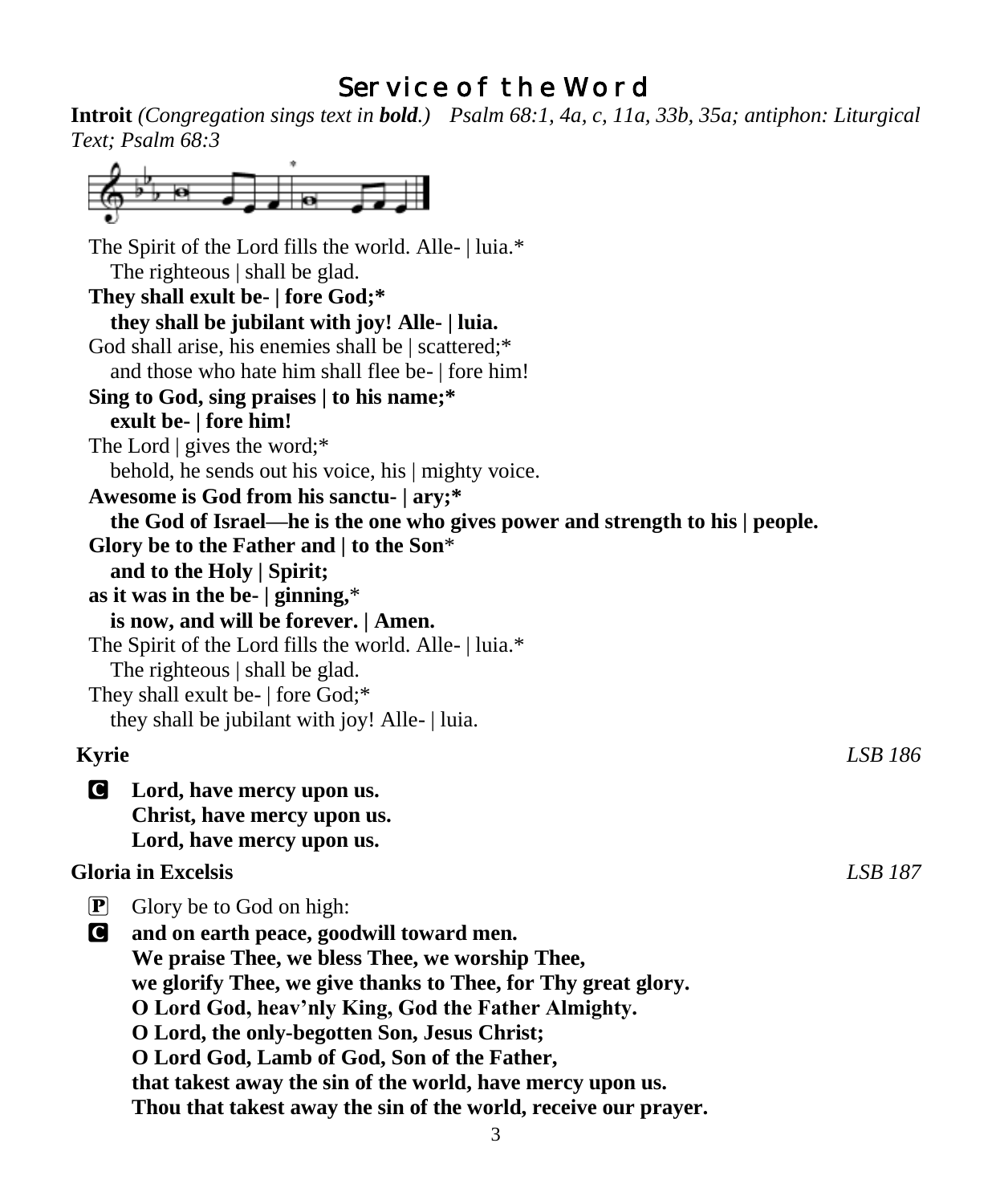**Thou that sittest at the right hand of God the Father, have mercy upon us. For Thou only art holy; Thou only art the Lord. Thou only, O Christ, with the Holy Ghost, art most high in the glory of God the Father. Amen.**

#### **Salutation and Collect of the Day**



 $\mathbb{P}$  Let us pray. O God, on this day You once taught the hearts of Your faithful people by sending them the light of Your Holy Spirit. Grant us in our day by the same Spirit to have a right understanding in all things and evermore to rejoice in His holy consolation; through Jesus Christ, Your Son, our Lord, who lives and reigns with You and the Holy Spirit, one God, now and forever.



#### **Old Testament Reading** *Genesis 11:1–9*

<sup>1</sup>Now the whole earth had one language and the same words. <sup>2</sup>And as people migrated from the east, they found a plain in the land of Shinar and settled there.  ${}^{3}$ And they said to one another, "Come, let us make bricks, and burn them thoroughly." And they had brick for stone, and bitumen for mortar. <sup>4</sup>Then they said, "Come, let us build ourselves a city and a tower with its top in the heavens, and let us make a name for ourselves, lest we be dispersed over the face of the whole earth." <sup>5</sup>And the LORD came down to see the city and the tower, which the children of man had built. <sup>6</sup>And the LORD said, "Behold, they are one people, and they have all one language, and this is only the beginning of what they will do. And nothing that they propose to do will now be impossible for them. <sup>7</sup>Come, let us go down and there confuse their language, so that they may not understand one another's speech." <sup>8</sup>So the LORD dispersed them from there over the face of all the earth, and they left off building the city. <sup>9</sup>Therefore its name was called Babel, because there the LORD confused the language of all the earth. And from there the LORD dispersed them over the face of all the earth.

- $\overline{A}$  This is the Word of the Lord.
- **C** Thanks be to God.

#### **Second Reading** *Acts 2:1–21*

<sup>1</sup>When the day of Pentecost arrived, they were all together in one place. <sup>2</sup>And suddenly there came from heaven a sound like a mighty rushing wind, and it filled the entire house where they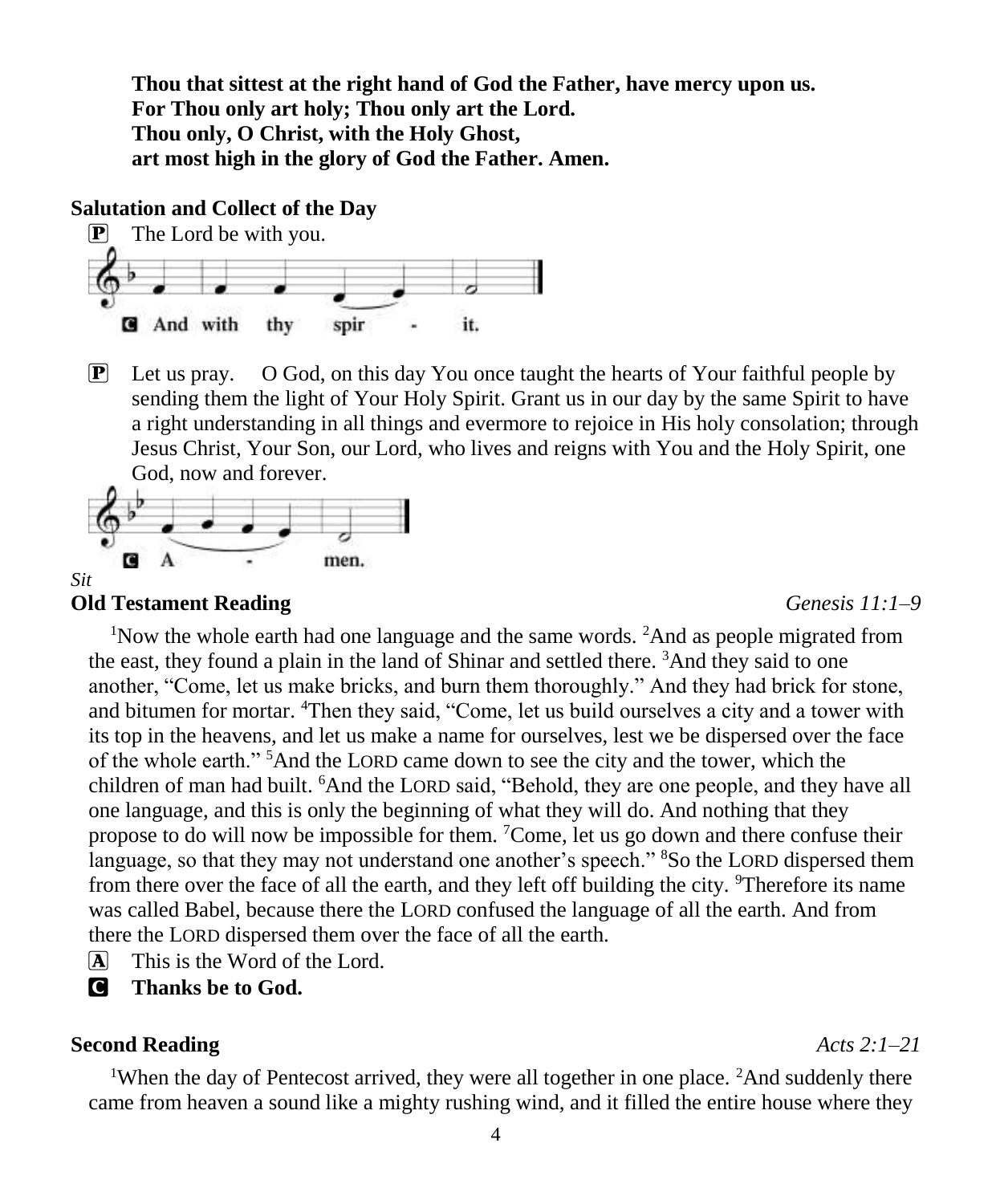were sitting. <sup>3</sup>And divided tongues as of fire appeared to them and rested on each one of them. <sup>4</sup>And they were all filled with the Holy Spirit and began to speak in other tongues as the Spirit gave them utterance.

<sup>5</sup>Now there were dwelling in Jerusalem Jews, devout men from every nation under heaven. <sup>6</sup>And at this sound the multitude came together, and they were bewildered, because each one was hearing them speak in his own language. <sup>7</sup>And they were amazed and astonished, saying, "Are not all these who are speaking Galileans? <sup>8</sup>And how is it that we hear, each of us in his own native language? <sup>9</sup>Parthians and Medes and Elamites and residents of Mesopotamia, Judea and Cappadocia, Pontus and Asia, <sup>10</sup>Phrygia and Pamphylia, Egypt and the parts of Libya belonging to Cyrene, and visitors from Rome, <sup>11</sup>both Jews and proselytes, Cretans and Arabians—we hear them telling in our own tongues the mighty works of God."  $12$ And all were amazed and perplexed, saying to one another, "What does this mean?" <sup>13</sup>But others mocking said, "They are filled with new wine."

<sup>14</sup>But Peter, standing with the eleven, lifted up his voice and addressed them, "Men of Judea" and all who dwell in Jerusalem, let this be known to you, and give ear to my words. <sup>15</sup>For these men are not drunk, as you suppose, since it is only the third hour of the day.  ${}^{16}$ But this is what was uttered through the prophet Joel:

17""And in the last days it shall be, God declares,

that I will pour out my Spirit on all flesh,

and your sons and your daughters shall prophesy,

and your young men shall see visions,

and your old men shall dream dreams;

<sup>18</sup>even on my male servants and female servants

in those days I will pour out my Spirit, and they shall prophesy.

<sup>19</sup>And I will show wonders in the heavens above

and signs on the earth below,

blood, and fire, and vapor of smoke;

 $^{20}$ the sun shall be turned to darkness

and the moon to blood,

before the day of the Lord comes, the great and magnificent day.

<sup>21</sup>And it shall come to pass that everyone who calls upon the name of the Lord shall be saved."

A This is the Word of the Lord.

C **Thanks be to God.**

#### *Stand*

*(As you rise, the Pastor and assistants will move out of the chancel into the nave amongst the congregation to read the Holy Gospel. As the procession moves into the nave, remember that the Gospel is to go forth into the world. As you hear the Words of Christ spoken in the midst of us, remember that "the Word became flesh and dwelt among us" (John 1:14, ESV). ).*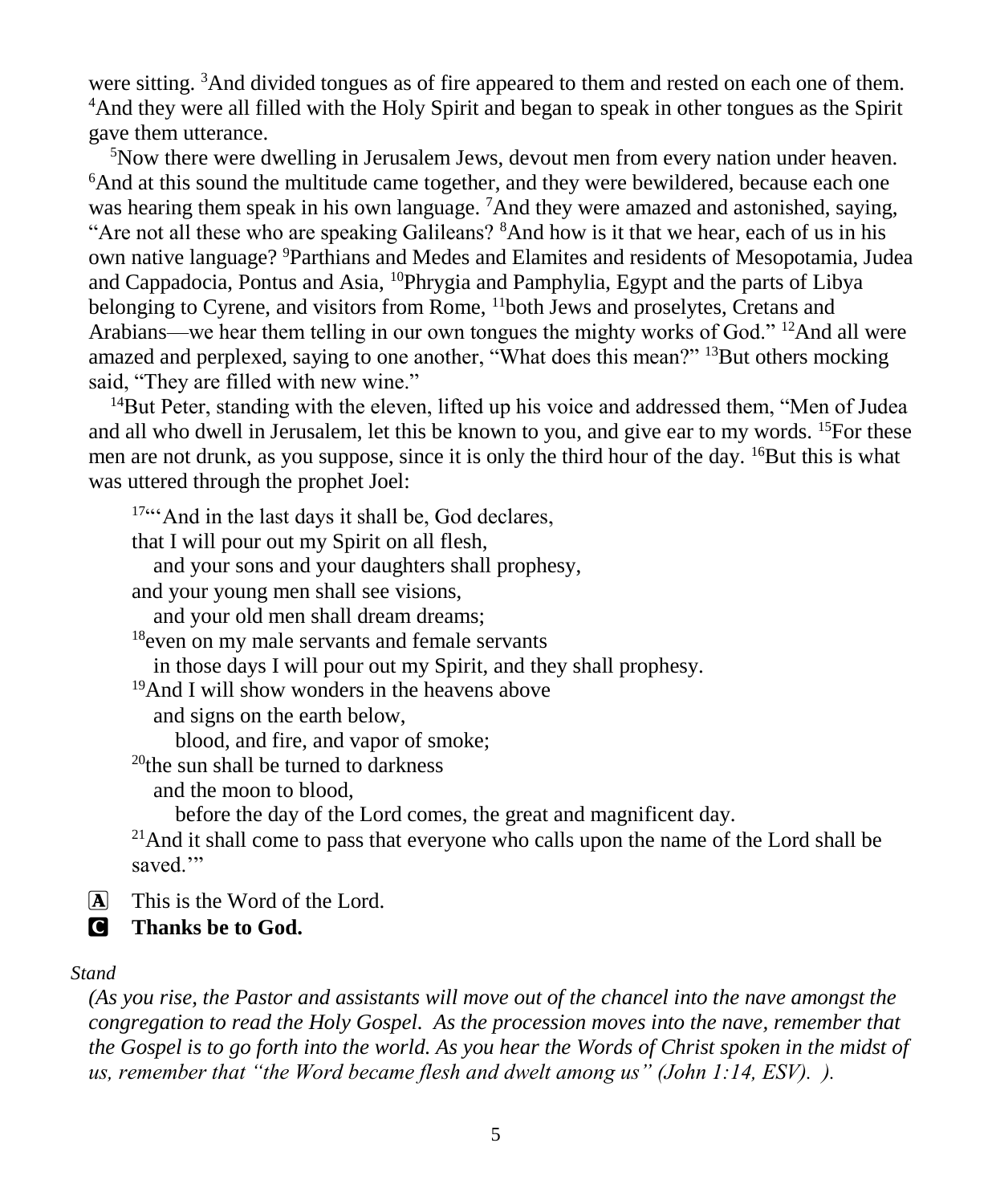**Verse of the Day** *(Sung by Cantor; Congregation sings Refrain) Psalm 104:30; Liturgical Text*

*Cantor: Alleluia. Alleluia. Alleluia. When you send forth your Spirit, they are created, and you renew the face of the ground. Alleluia.*

#### **Congregation: REFRAIN:**



*Cantor: Come, Holy Spirit, fill the hearts of the faithful, and kindle in them the fire of your love. Alleluia!*

#### **Congregation: REFRAIN (see music above)**

Music for Verse by Christopher Ahlman. Copyright © 2008 Concordia Publishing House, 3558 S. Jefferson Avenue, St. Louis, MO 63118-3968. All Rights Reserved. *Permission is granted to reproduce this music in the worship folder.*

**Holy Gospel** *John 14:23–31*

![](_page_5_Figure_9.jpeg)

<sup>23</sup> Jesus answered him, "If anyone loves me, he will keep my word, and my Father will love him, and we will come to him and make our home with him. <sup>24</sup>Whoever does not love me does not keep my words. And the word that you hear is not mine but the Father's who sent me.

<sup>25</sup> These things I have spoken to you while I am still with you. <sup>26</sup>But the Helper, the Holy Spirit, whom the Father will send in my name, he will teach you all things and bring to your remembrance all that I have said to you. <sup>27</sup>Peace I leave with you; my peace I give to you. Not as the world gives do I give to you. Let not your hearts be troubled, neither let them be afraid.  $28$ You heard me say to you, 'I am going away, and I will come to you.' If you loved me, you would have rejoiced, because I am going to the Father, for the Father is greater than I.<sup>29</sup>And now I have told you before it takes place, so that when it does take place you may believe. <sup>30</sup>I will no longer talk much with you, for the ruler of this world is coming. He has no claim on me,  $31$ but I do as the Father has commanded me, so that the world may know that I love the Father. Rise, let us go from here."

![](_page_5_Figure_12.jpeg)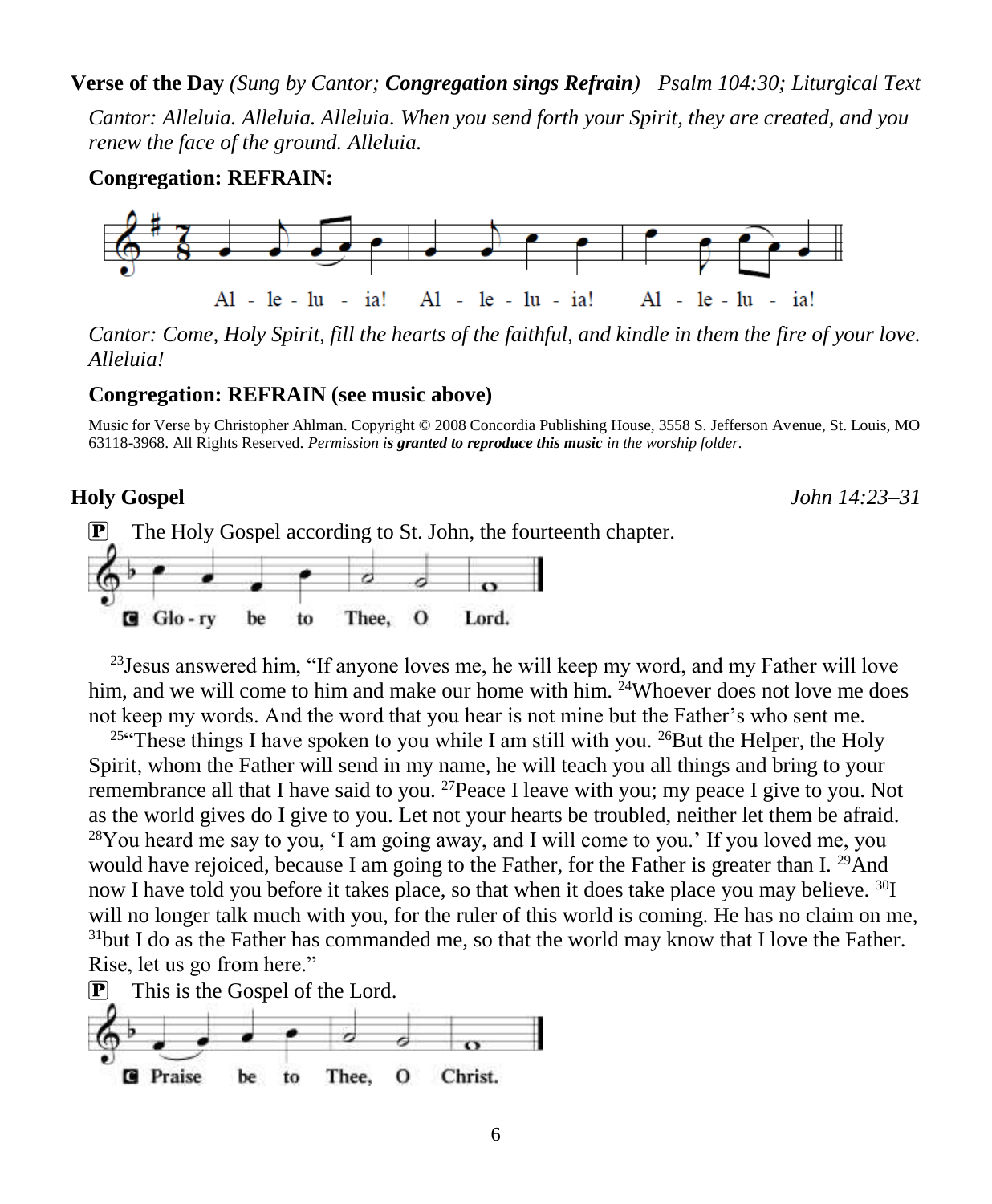### **Nicene Creed**

C **I believe in one God, the Father Almighty, maker of heaven and earth and of all things visible and invisible.**

 **And in one Lord Jesus Christ, the only-begotten Son of God, begotten of His Father before all worlds, God of God, Light of Light, very God of very God, begotten, not made, being of one substance with the Father, by whom all things were made; who for us men and for our salvation came down from heaven and was incarnate by the Holy Spirit of the virgin Mary and was made man; and was crucified also for us under Pontius Pilate. He suffered and was buried. And the third day He rose again according to the Scriptures and ascended into heaven and sits at the right hand of the Father. And He will come again with glory to judge both the living and the dead, whose kingdom will have no end.** 

 **And I believe in the Holy Spirit, the Lord and giver of life, who proceeds from the Father and the Son, who with the Father and the Son together is worshiped and glorified, who spoke by the prophets. And I believe in one holy Christian and apostolic Church, I acknowledge one Baptism for the remission of sins, and I look for**  the resurrection of the dead and the life  $\pm$  of the world to come. Amen.

**Hymn of the Day: 497 Come, Holy Ghost, God and Lord**

#### **Sermon**

### *Stand*

*Sit*

**Offertory** *LSB 192*

C **Create in me a clean heart, O God, and renew a right spirit within me. Cast me not away from Thy presence, and take not Thy Holy Spirit from me. Restore unto me the joy of Thy salvation, and uphold me with Thy free spirit. Amen.**

**Offering** *(Offerings placed in the plates at the sanctuary doors will be carried forward at this time. Plates will still be available near the sanctuary doors for those who wish to offer their gifts to the Lord following the service.)*

**Prayer of the Church** *(After every "…let us pray to the Lord," the Congregation responds, "Lord, have mercy.")*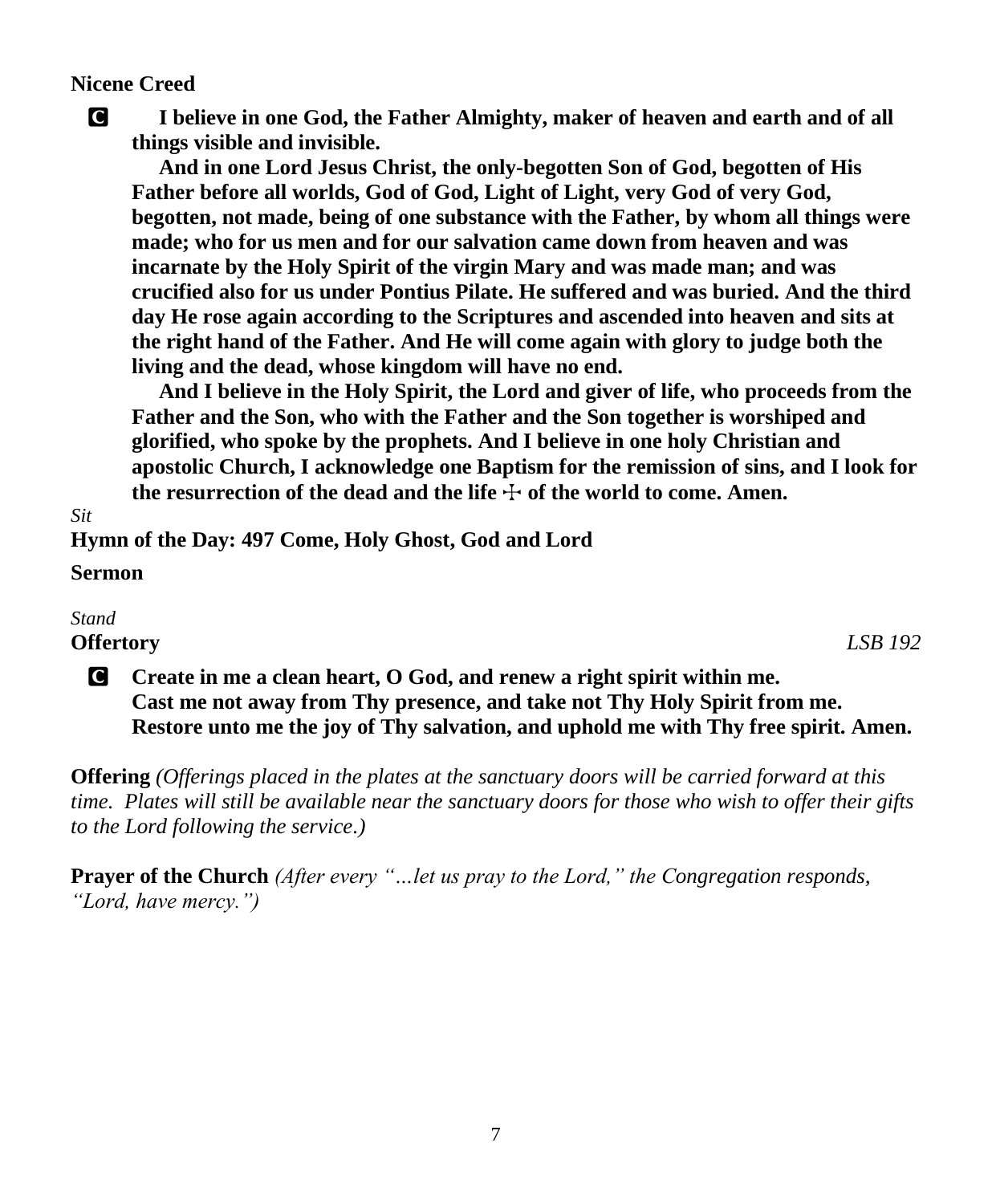# Service of the Sacrament

*God's Word states that in the Lord's Supper Jesus offers His true body and blood for the forgiveness of sins (Matt. 26:28), that partaking of this Supper together is a confession of our unity in faith (1 Cor. 10:16–17) and that the body and blood of Jesus can be received to one's harm (1 Cor. 11:27–32). Out of love for those who commune, New Hope Lutheran Church communes only those who*

*1. Have been taught and examined in the Christian faith,* 

*2. Confess their sins and trust in Christ for forgiveness,* 

*3. Have made a public confession of their agreement with us in this one Scriptural faith through membership in this congregation or another congregation of the Lutheran Church—Missouri Synod.* 

*4. Have spoken with the pastor prior to the service.*

*If you are not a communicant member of New Hope or another LCMS congregation, you are invited to come up for a blessing; please cross your arms during the distribution.*

### **Preface** *LSB 194*

![](_page_7_Figure_8.jpeg)

 $\mathbb{P}$  It is truly meet, right, and salutary that we should at all times and in all places give thanks to You, holy Lord, almighty Father, everlasting God, through Jesus Christ, our Lord, who ascended above the heavens and, sitting at Your right hand, poured out on this day the promised Holy Spirit on His chosen disciples. For all this the whole earth rejoices with exceeding joy. Therefore with angels and archangels and with all the company of heaven we laud and magnify Your glorious name, evermore praising You and saying: **Sanctus** *LSB 195*

C **Holy, holy, holy Lord God of Sabaoth; heav'n and earth are full of Thy glory. Hosanna, hosanna, hosanna in the highest.**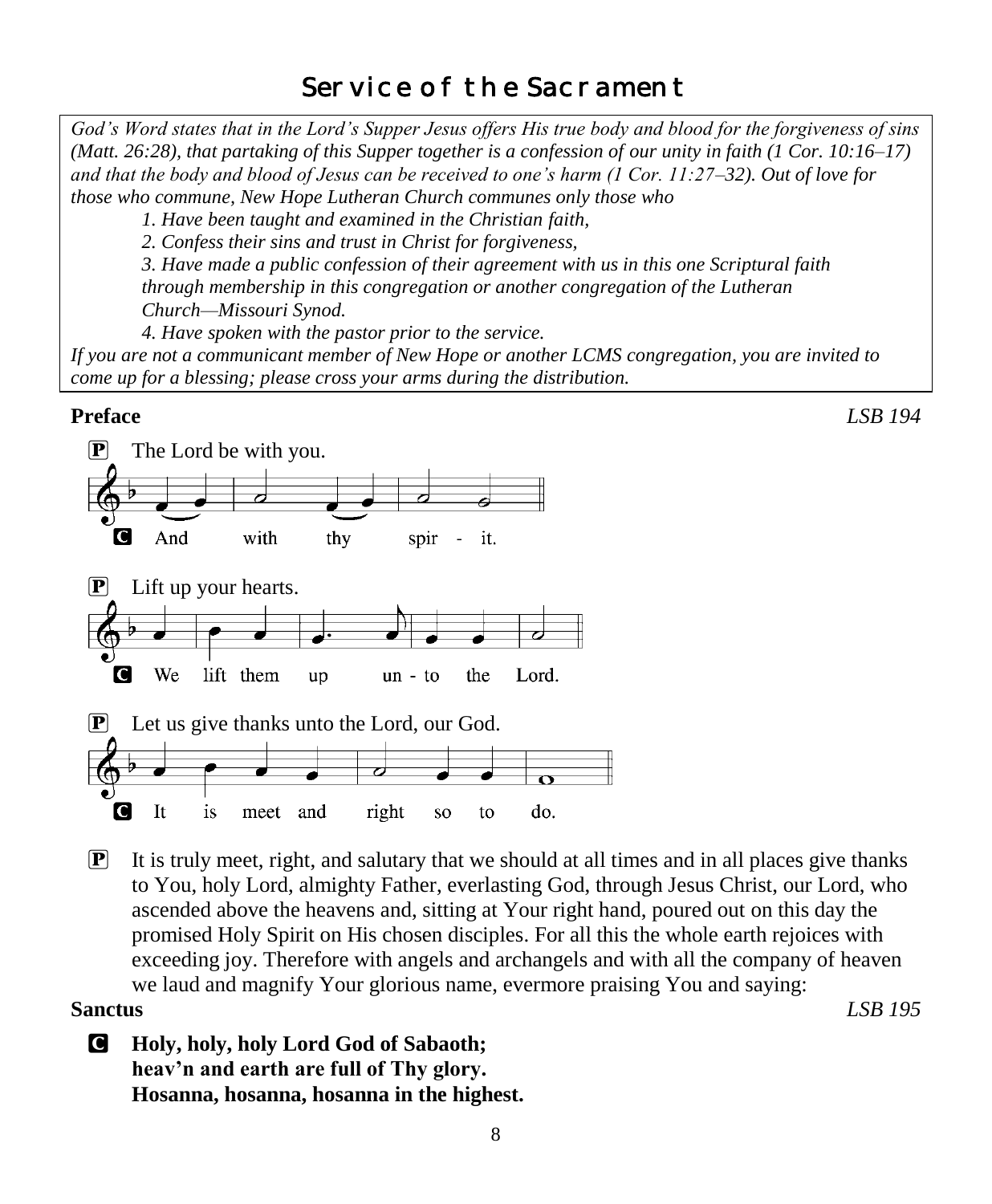**Blessed is He, blessed is He, blessed is He that cometh in the name of the Lord. Hosanna, hosanna, hosanna in the highest.**

| <b>Lord's Prayer</b>                          |                                                             | LSB 196 |
|-----------------------------------------------|-------------------------------------------------------------|---------|
| The Words of Our Lord                         |                                                             | LSB 197 |
| <b>Pax Domini</b>                             |                                                             | LSB 197 |
| $\left[\mathbf{P}\right]$<br>$\bullet$<br>GIA | The peace of the Lord be with you always.<br>ο<br>men.<br>۰ |         |
| <b>Agnus Dei</b>                              |                                                             | LSB 198 |

C **O Christ, Thou Lamb of God, that takest away the sin of the world, have mercy upon us. O Christ, Thou Lamb of God, that takest away the sin of the world, have mercy upon us. O Christ, Thou Lamb of God, that takest away the sin of the world, grant us Thy peace. Amen.**

*Sit*

|    | Distribution Hymns: 503 O Day Full of Grace |
|----|---------------------------------------------|
|    | 768 To God the Holy Spirit Let Us Pray      |
|    | 617 O Lord, We Praise Thee                  |
|    | 874 O Splendor of God's Glory Bright        |
| -- |                                             |

*Stand*

**Nunc Dimittis** *LSB 199*

C **Lord, now lettest Thou Thy servant depart in peace according to Thy word, for mine eyes have seen Thy salvation, which Thou hast prepared before the face of all people, a light to lighten the Gentiles and the glory of Thy people Israel.**

**Glory be to the Father and to the Son and to the Holy Ghost;**

**as it was in the beginning, is now, and ever shall be, world without end. Amen.**

# **Thanksgiving** *LSB 200*

![](_page_8_Figure_13.jpeg)

A Let us pray.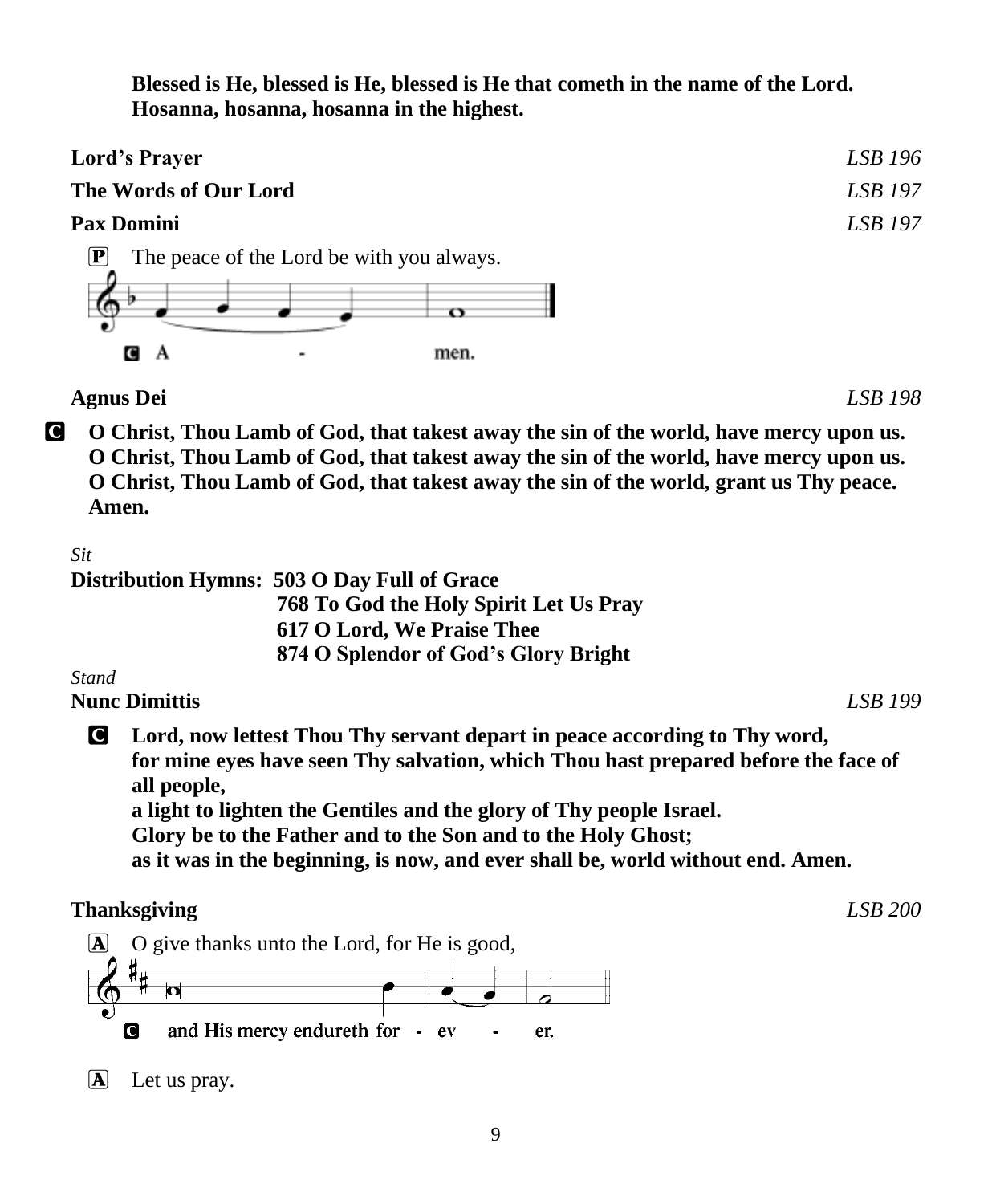We give thanks to You, almighty God, that You have refreshed us through this salutary gift, and we implore You that of Your mercy You would strengthen us through the same in faith toward You and in fervent love toward one another; through Jesus Christ, Your Son, our Lord, who lives and reigns with You and the Holy Spirit, one God, now and forever.

![](_page_9_Figure_1.jpeg)

**Hymn to Depart: 834 O God, O Lord of Heaven and Earth**

**Acknowledgments:** Divine Service, Setting Three from Lutheran Service Book, Unless otherwise indicated, Scripture quotations are from the ESV® Bible (The Holy Bible, English Standard Version®), copyright © 2001 by Crossway, a publishing ministry of Good News Publishers. Used by permission. All rights reserved. Created by Lutheran Service Builder © 2021 Concordia Publishing House. Cover art: *Tower of Babel* is from *The Doré Bible Gallery* (~1886). The art is provided by www.scholia.net and made available without cost. The cover art (with Scripture quote) and Luther quote below are designed to accompany *Crumbs – Short Devotions for Every Day of the Year* by Carl Manthey Zorn. The devotionals are available at [www.scholia.net.](http://www.scholia.net/)

\*Statement on the processional cross influenced by Burnell F. Eckardt, *Why? A Layman's Guide to the Liturgy* (Malone, TX: Repristination Press), 23.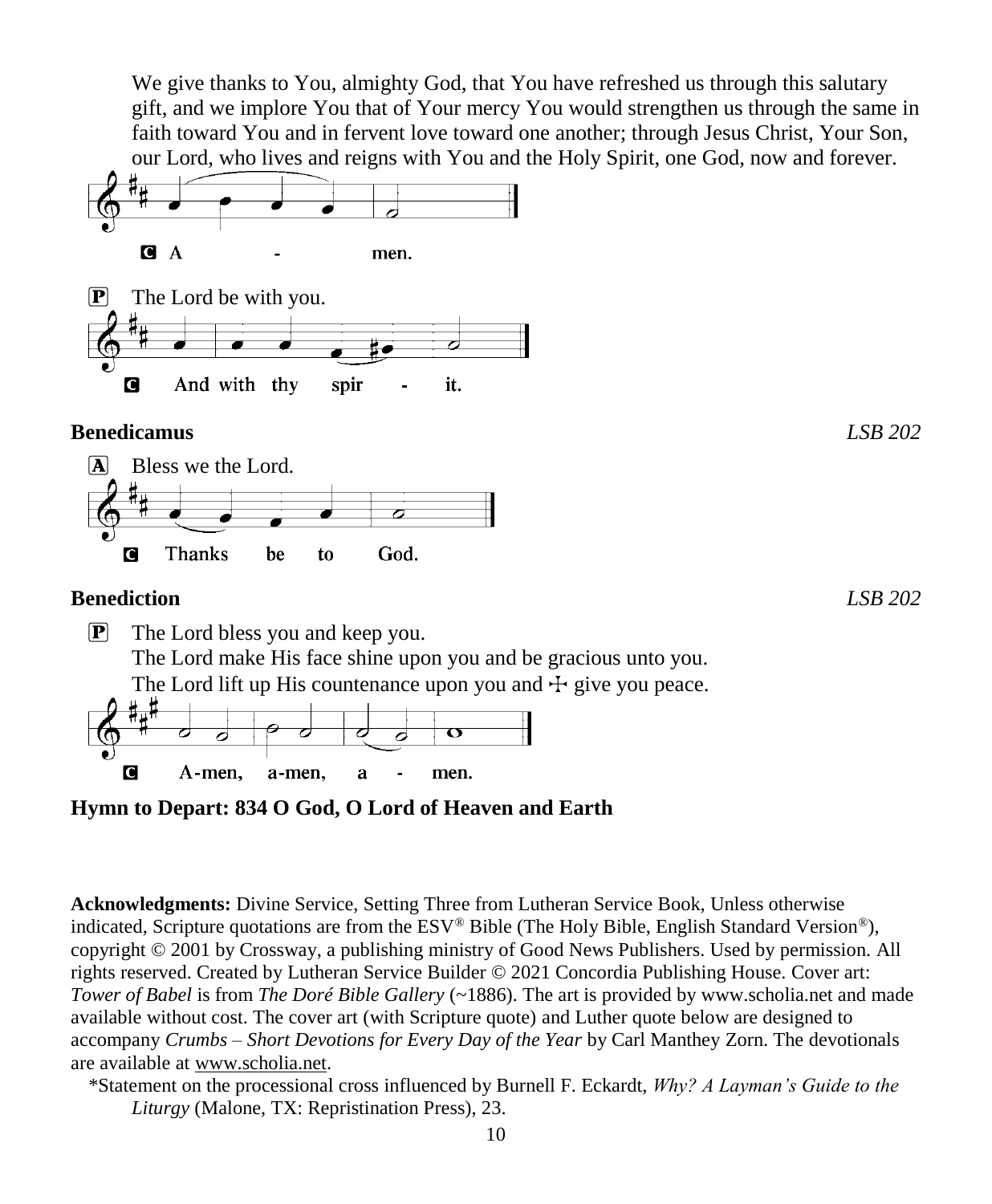# New Hope News and Notes

![](_page_10_Picture_1.jpeg)

**May 29, 2022 Stewardship**

![](_page_10_Picture_3.jpeg)

Giving: General Fund: \$1,110 (Amount needed weekly: \$2,966) Mortgage: \$1,024 (Remaining Debt: \$57,322)

## **Upcoming Events**

Today **VBS** final set-up, 3 pm.

Monday-Thursday, June 6-9 Vacation Bible School, 9:00 am - 12:15 pm Wednesday, June 8 Confirmation Examination, 7 pm Sunday, June 12 **Divine Service, 9:00 am (Confirmation)** Sunday School/Adult Bible Study, 10:30 am

# **IN OUR PRAYERS:**

**Birthdays**: Rodney Graft – June 5; Randy Buuck – June 6 **Anniversaries**: Gordon and Sarah Truex – June 7

**Military personnel**: Tristan Graft, Denver Burkley (grandson of Joey Septer), Ethan Bearman (friend of Randy & Diana Buuck).

**Members and catechumens of our congregation:** Marilyn Kimmel, Leona Meyer, Nancy Small, Thelma Yager, Keith Fuller, Tammy Saalfrank, Russell Sponseller, Marjorie Johnson, Don Milholland, Janet Fuller, John Hartup, Lee Ann Siples, Carol Schumacher, Chris and Melissa Alfeld, Bryce Bowman, Diane Garrett.

**Friends and family of the members of our congregation:** Rev. Paul Doehrmann; Charlene Ferrell; Susan Gaines; Alice Jacobs; Makenzie Webb (granddaughter of Carol Schumacher); Johnny Johnson (husband of Candace Johnson); Robin Graham (friend of Randy and Diana Buuck); Don Hockemeyer (friend of Dara Phillips), Will Schlemmer (uncle of Erik Schlemmer), George Peck (brother of John Peck); Lynne Kuzeff (sister-in-law of Jeani Klaus); Charles Brown (brother of Sue Hansen); Verdene Franklin (mother of Diana Buuck).

**LIFE THOUGHT – Pentecost Sunday –** The tower of Babel used God-pleasing technology but not in a way that pleased God (Genesis 11:1-9). The technology to cure disease and to enhance and prolong life is a gift from God. The misuse of this technology, therefore, is an affront to God. The Spirit of Christ enables the believer to discern between what one is able to do and what one ought to do based upon the Word of God. *Almighty God, let Your Spirit fill me through Your Word and Sacraments so that all I say and do may bring Your glory to my neighbors in need. Amen. – A Life Thought from lutheransforlife.org."Hurting from abortion? Word of Hope can help. [word-of-hope.org;](https://word-of-hope.org/) 888-217-8679."*

**TALK RADIO AND PODCASTS FOR THINKING CHRISTIANS**… Issues, Etc. is a radio talk show and podcast produced by Lutheran Public Radio in Collinsville, IL and hosted by LCMS Pastor Todd Wilken. This week's subjects include: The Movie "Top Gun: Maverick," Just War Tradition, Science in an Age of Unreason, The Doctrine of the Trinity